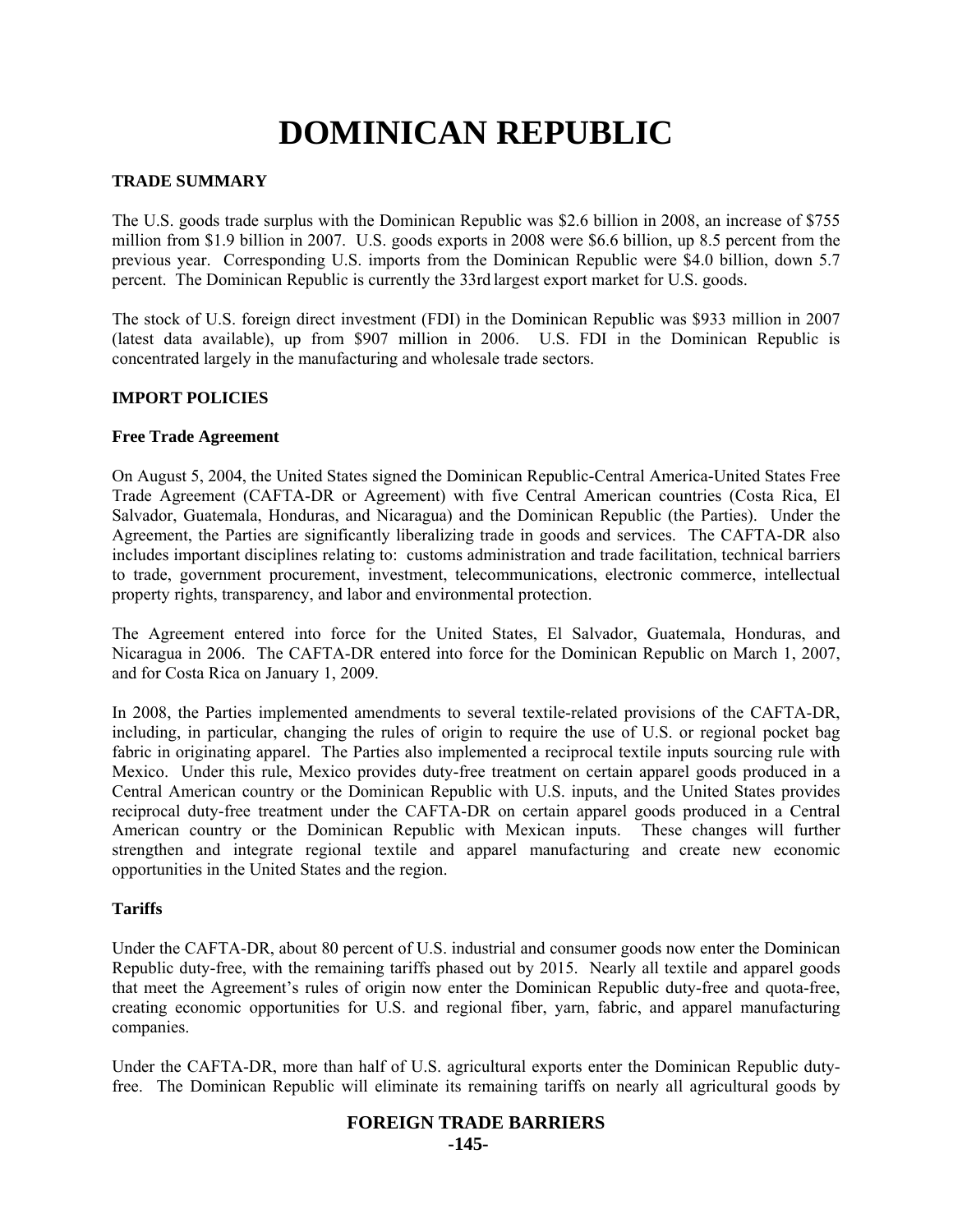2020. For certain agricultural products, tariff-rate quotas (TRQs) will permit some immediate duty-free access for specified quantities during the tariff phase out period, with the duty-free amount expanding during that period.

## **Nontariff Measures**

The Dominican Republic's customs policies and procedures frequently provoke complaints by businesses, and arbitrary clearance requirements sometimes delay the importation of merchandise for lengthy periods of time. On July 1, 2001, the Dominican Republic agreed to apply the World Trade Organization (WTO) Agreement on Customs Valuation (CVA), whereby goods imported from WTO Members are assessed duties based on the transaction value, unless use of another valuation method specified in the CVA is necessary. The Dominican Republic requested and received a waiver from the WTO to exclude 31 items from application of the CVA. Duties on the excluded products are assessed on the basis of a minimum "reference value" assigned by the Dominican customs authority. However, U.S. exporters report that Dominican Customs has often used the list of reference values for products other than those covered by the WTO waiver.

On July 11, 2006, the Dominican customs authority announced that it would make adjustments to reference values due to high levels of undervaluation by businesses. Since that time Dominican importers and associations have complained to the U.S. Embassy that the Dominican customs authority has increased reference values for all products entering the country and refuses to accept an importer's commercial invoice as proof of price paid and thus dutiable value. The United States has raised this issue with the Dominican customs authority each time it has been reported to the U.S. Embassy.

The 17 percent tax on the first *matricula* (registration document) for all vehicles, which was set by the government in 2006, remains in effect.

Under the CAFTA-DR, the Dominican Republic committed to improve transparency and efficiency in administering customs procedures, including the CAFTA-DR rules of origin. The Dominican Republic also committed to ensuring greater procedural certainty and fairness in the administration of these procedures, and all the CAFTA-DR countries agreed to share information to combat illegal transshipment of goods. On October 31, 2005, the United States and the Dominican Republic signed a Customs Mutual Assistance Agreement that allows customs officials to exchange information, intelligence, and documents designed to help prevent customs offenses. The agreement provides a basis for cooperation and investigation in the areas of trade fraud, money laundering, smuggling, export controls, and related security. The United States donated nonintrusive (X-ray) verification equipment that has upgraded and expedited the verification process. The Dominican customs authority is still in the process of expanding the project by either purchasing or leasing additional equipment, as well as through technical assistance from Korea.

# **STANDARDS, TESTING, LABELING, AND CERTIFICATION**

#### **Sanitary and Phytosanitary Measures**

Sanitary permits have been used in the Dominican Republic as import licenses to control import levels of selected commodities and other products. The lengthy and unpredictable approval process for sanitary permits for shipments of U.S. meat and dairy products has been a serious problem. In connection with the implementation of the CAFTA-DR, the Dominican Republic issued regulations that would discontinue this practice. However, there are complaints from some U.S. companies that this practice continues to be

# **FOREIGN TRADE BARRIERS -146-**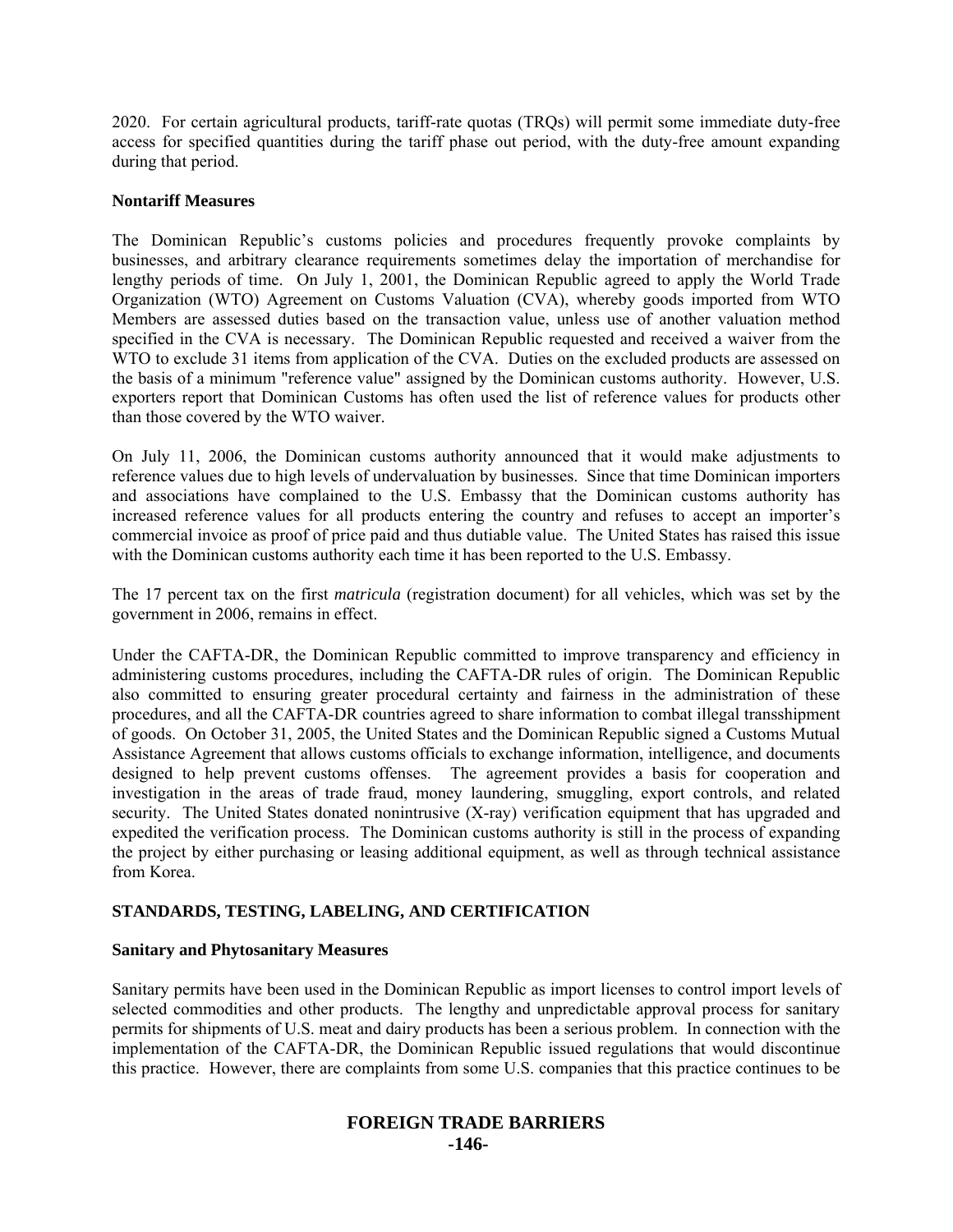a problem. U.S. officials have raised this issue with Dominican Republic authorities and will continue to monitor it closely.

In addition, the Ministry of Agriculture and Livestock enforces sanitary measures that appear to be inconsistent with international standards and the differences do not appear to be based on science (*e.g.*, zero tolerance for salmonella on raw meat and poultry products and for *Tilletia* on shipments of U.S. rice). During the CAFTA-DR negotiations, the governments created an intergovernmental working group to discuss sanitary and phytosanitary (SPS) barriers to agricultural trade. As a result of the work of this group, the Dominican Republic committed to resolve specific measures restricting U.S. exports to the Dominican Republic. In addition, the Dominican Republic has recognized the equivalence of the U.S. food safety and inspection systems for beef, pork, and poultry, thereby eliminating the need for plant-byplant inspections of U.S. producers.

The Dominican Republic continues to prohibit imports of U.S. beef and beef products from cattle over 30 months of age, as well as all live cattle, due to the 2003 discovery of a Bovine Spongiform Encephalopathy (BSE) positive animal in the United States. Current World Organization for Animal Health (OIE) guidelines for BSE provide for conditions under which all beef and beef products from countries of any risk classification for BSE can be safely traded when the appropriate specified risk materials are removed. The OIE categorized the United States as "controlled risk" for BSE in May 2007. The United States continues to press the Dominican Republic to (1) base its import policies on science, the OIE guidelines, and the OIE's classification of the United States, and (2) put in place import requirements for BSE that allow for the entry of U.S. beef and beef products from cattle of any age as well as all live cattle.

## **GOVERNMENT PROCUREMENT**

The CAFTA-DR requires that procuring entities use fair and transparent procurement procedures, including advance notice of purchases and timely and effective bid review procedures, for procurement covered by the Agreement. Under the CAFTA-DR, U.S. suppliers are permitted to bid on procurements of most Dominican government entities, including key ministries and state-owned enterprises, on the same basis as Dominican suppliers. The anticorruption provisions in the Agreement require each government to ensure under its domestic law that bribery in matters affecting trade and investment, including in government procurement, is treated as a criminal offense or is subject to comparable penalties. Nevertheless, U.S. suppliers have complained that Dominican government procurement is not conducted in a transparent manner and that corruption is widespread.

The Dominican Republic is not a signatory to the WTO Agreement on Government Procurement.

## **EXPORT SUBSIDIES**

The Dominican Republic does not have export promotion schemes other than the tariff exemptions for inputs given to firms in the free trade zones. Under the CAFTA-DR, the Dominican Republic may not adopt new duty waivers or expand existing duty waivers that are conditioned on the fulfillment of a performance requirement (*e.g.*, the export of a given level or percentage of goods). However, under the CAFTA-DR, the Dominican Republic is permitted to maintain such measures through 2009, provided that it maintains the measures in accordance with its obligations under the WTO Agreement on Subsidies and Countervailing Measures.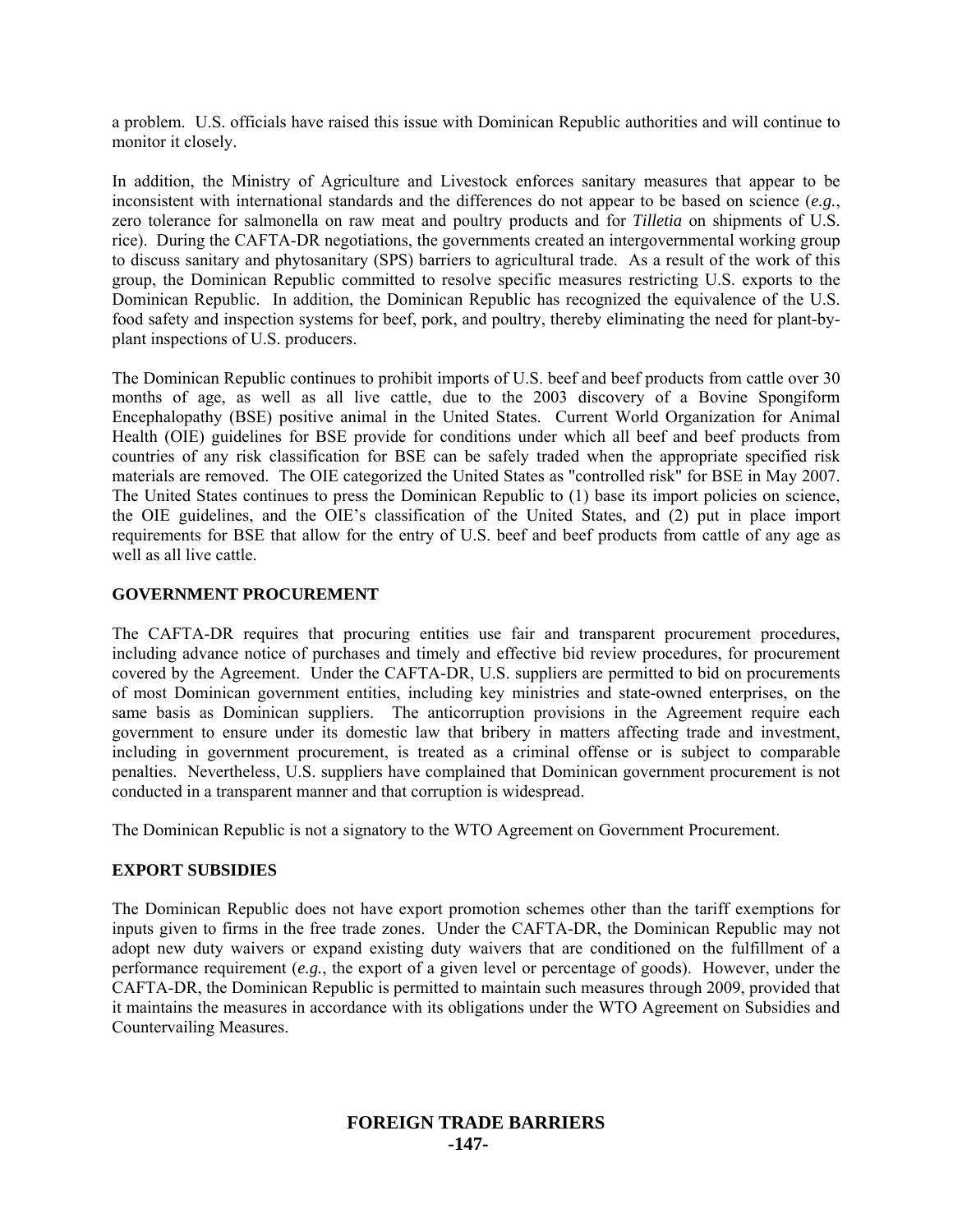## **INTELLECTUAL PROPERTY RIGHTS (IPR) PROTECTION**

To implement its CAFTA-DR commitments, the Dominican government passed legislation in November 2006 to strengthen its IPR protection regime. The CAFTA-DR provides improved standards for the protection and enforcement of a broad range of IPR, which are consistent with U.S. and international standards, as well as with emerging international standards, of protection and enforcement of IPR. Such improvements include state-of-the-art protections for patents; trademarks; undisclosed test and other data submitted to obtain marketing approval for pharmaceuticals and agricultural chemicals; digital copyrighted products such as software, music, text, and videos; and further deterrence of piracy and counterfeiting.

Despite a strong copyright law, the existence of a specialized IPR office within the Attorney General's office, and some improvement in enforcement activity, piracy of copyrighted goods remains common. Audio recordings, video recordings, and software are often copied without authorization and, in the case of software, copies are often used without proper license. While the authorities have made some effort to seize and destroy pirated goods, they often fail to target those that are responsible for copying such copyrighted goods or those in the distribution network. Investigations are often hampered by a lack of resources and poor interagency cooperation, although in the case of television broadcast piracy, the Dominican government has improved coordination between responsible government agencies. U.S. industry representatives point to lengthy delays when cases are submitted for prosecution.

## **SERVICES BARRIERS**

Under the CAFTA-DR, the Dominican Republic granted U.S. services suppliers substantial access to its services market, including financial services. Under the CAFTA-DR, U.S. financial service suppliers are allowed to establish subsidiaries, joint ventures, or branches for banks and insurance companies in the Dominican Republic. In addition, U.S. based firms are permitted to supply insurance on a cross border basis, including reinsurance, reinsurance brokerage, as well as marine, aviation, and transport insurance.

## **INVESTMENT BARRIERS**

The CAFTA-DR establishes a more secure and predictable legal framework for U.S. investors operating in the Dominican Republic. Under the CAFTA-DR, all forms of investment are protected, including enterprises, debt, concessions, contracts, and intellectual property. In almost all circumstances, U.S. investors enjoy the right to establish, acquire, and operate investments in the Dominican Republic on an equal footing with local investors. Among the rights afforded to U.S. investors are due process protections and the right to receive fair market value for property in the event of an expropriation. Investor rights are protected under the CAFTA-DR by an impartial procedure for dispute settlement that is fully transparent. Submissions to dispute panels and panel hearings will be open to the public, and interested parties will have the opportunity to submit their views.

In December 2007, a U.S. company filed a claim for arbitration against the government of the Dominican Republic under the investor-state dispute settlement procedures in Chapter 10 of the CAFTA-DR. The company alleges that the Dominican Republic expropriated its assets and breached several other obligations under Chapter 10. The claim is pending.

## **ELECTRONIC COMMERCE**

Dominican law regulates electronic commerce, documents, and digital signatures. The CAFTA-DR includes provisions on electronic commerce that reflect its importance to global trade. Under the

# **FOREIGN TRADE BARRIERS -148-**